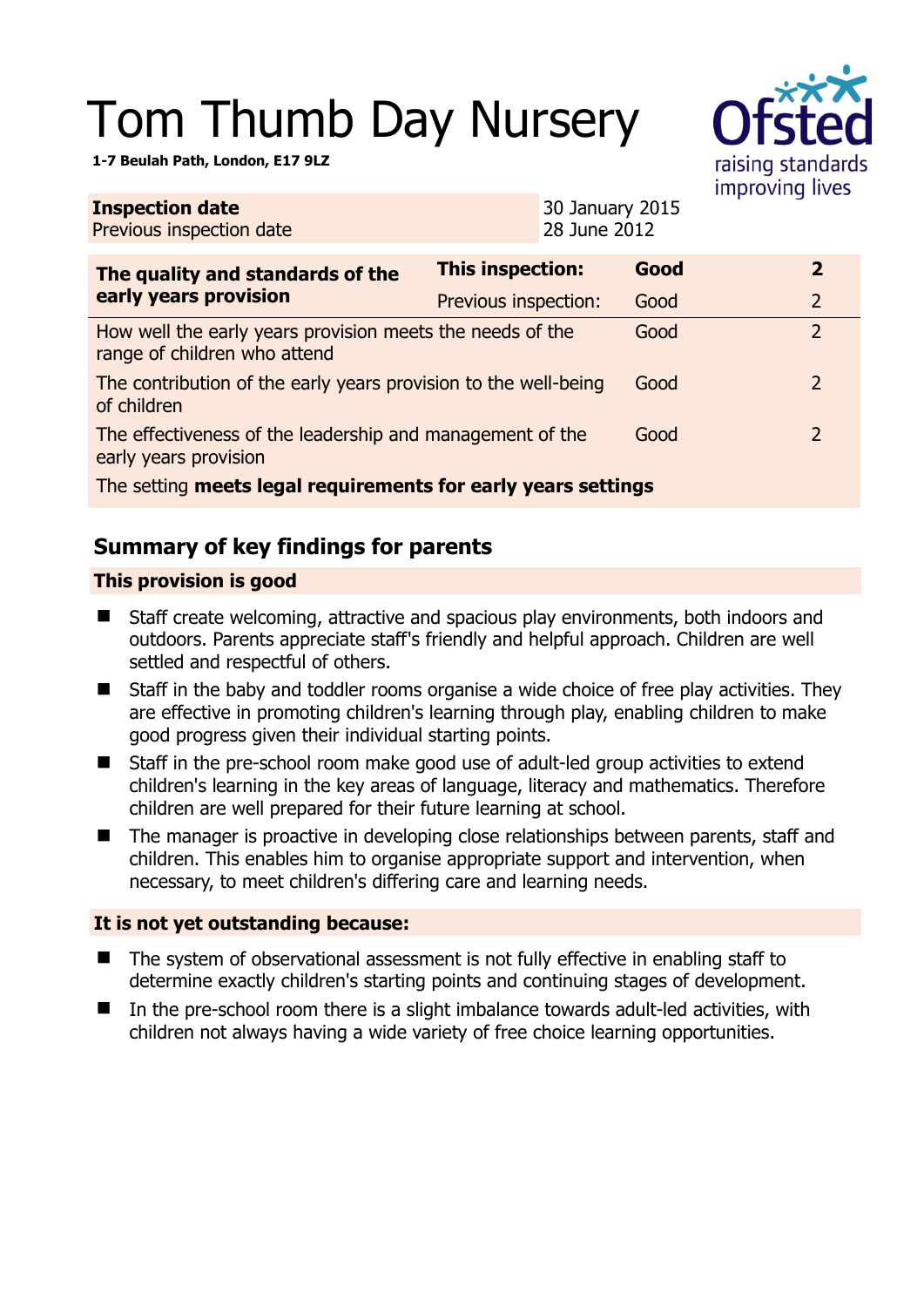# **What the setting needs to do to improve further**

#### **To further improve the quality of the early years provision the provider should:**

- **E** provide more opportunities for pre-school children to learn individually through participating in free play activities
- develop the system of observational assessment further to enable staff to focus more effectively on children's specific learning needs.

#### **Inspection activities**

- The inspector observed children taking part in a variety of indoor and outdoor activities.
- $\blacksquare$  The inspector spoke with staff and observed their teaching.
- The inspector talked with the manager and with some parents.
- The inspector carried out a joint observation of an activity with the manager.
- The inspector sampled documentation with particular reference to documents relating to children's progress and safeguarding.

#### **Inspector**

Jill Nugent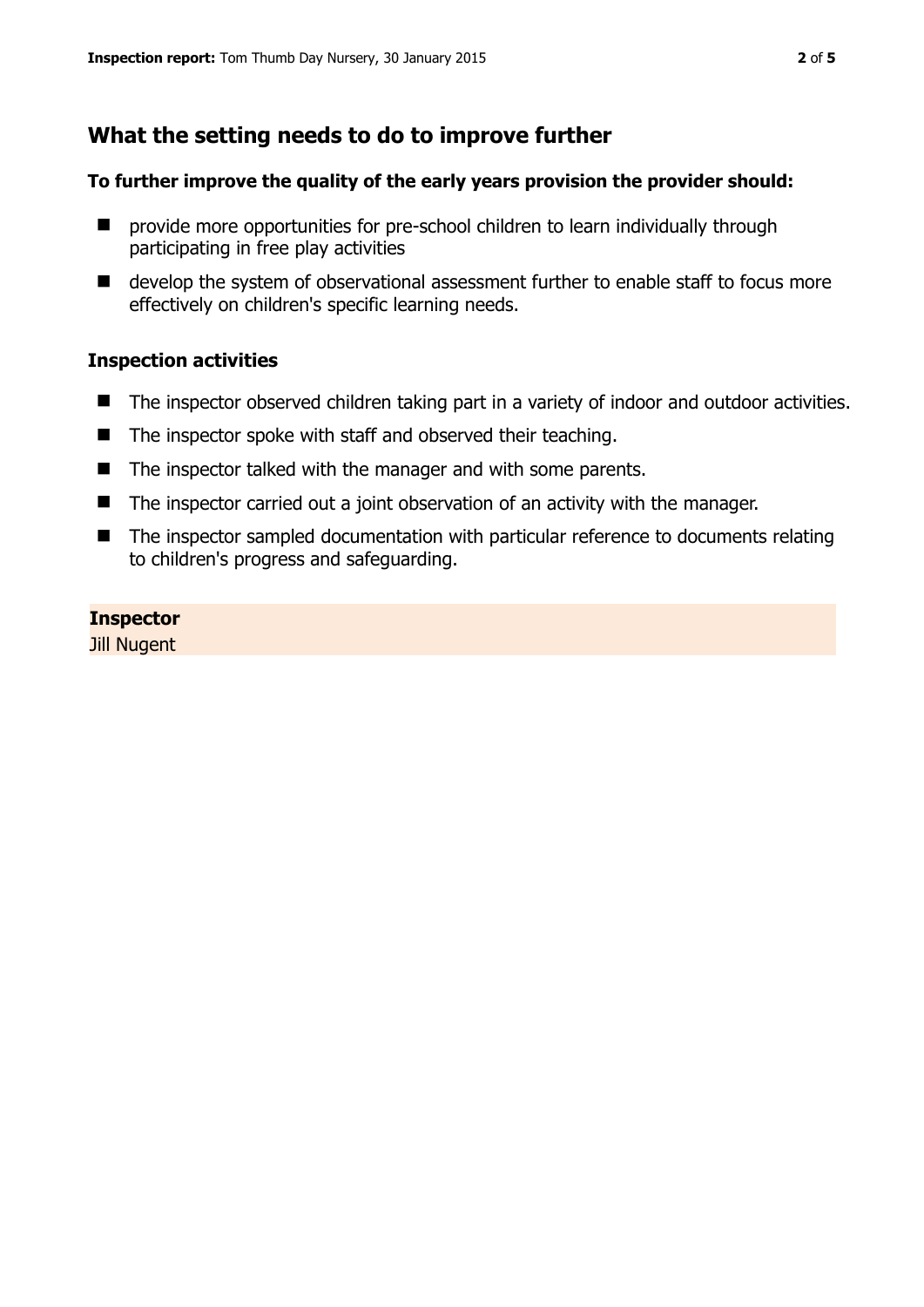## **Inspection findings**

#### **How well the early years provision meets the needs of the range of children who attend. This is good**

Staff provide good quality teaching overall, enabling children to learn in different ways. For example, children find out about the properties of jelly and glue as they explore creatively. Staff get to know their key children well and take into account their interests when planning activities. Overall, they are aware of children's individual stages of development and how to move children on. However staff do not assess exactly children's starting points, or their continuing development, to ensure that they focus fully on children's specific learning needs. Staff interact well with toddlers during free play, helping them to learn, for instance, about letters, numbers and shapes. Pre-school staff extend this learning at group times by, for example, teaching children to use letter sounds and solve problems. However, adult-led group activities tend to predominate at times. Therefore pre-school children have fewer opportunities to learn by developing their own free play.

#### **The contribution of the early years provision to the well-being of children is good**

Staff are particularly effective in organising a comfortable, homely environment for children. As a consequence children feel secure and really enjoy being at nursery. They are attentive to staff at group times and understand the need to take turns during play. Babies enjoy the opportunities to explore freely, while having staff alongside to support and assist. Older children gain confidence as they make choices and respond to questions from staff. Children benefit from the provision of healthy and nutritious meals as well as good opportunities to play outdoors. In the large outdoor area children choose from a wide range of interesting resources, such as books, paints and bikes. They especially like the large sand pit and raised digging bed. They grow and eat their own vegetables. These stimulating outdoor learning experiences help children to keep fit and healthy.

#### **The effectiveness of the leadership and management of the early years provision is good**

The manager motivates staff through his enthusiasm and commitment. As a result staff work effectively as a team in providing good care and support for individual children. Staff are well trained in safeguarding. They are particularly vigilant about record-keeping and appropriate first aid. New parents receive useful information about the nursery provision, including the educational programme. Parents comment that they find the relaxed settlingin procedures especially helpful. The manager organises regular staff appraisals and encourages staff to seek extra training whenever possible. He works closely with his deputy to monitor the effectiveness of teaching and learning. In this way he is able to ensure that staff regularly observe children, plan appropriate activities and share progress reports with parents. Staff liaise with other professionals when offering children extra support, for example, for speech problems. The manager encourages staff to reflect on their practice continually so that he can highlight areas for further improvement.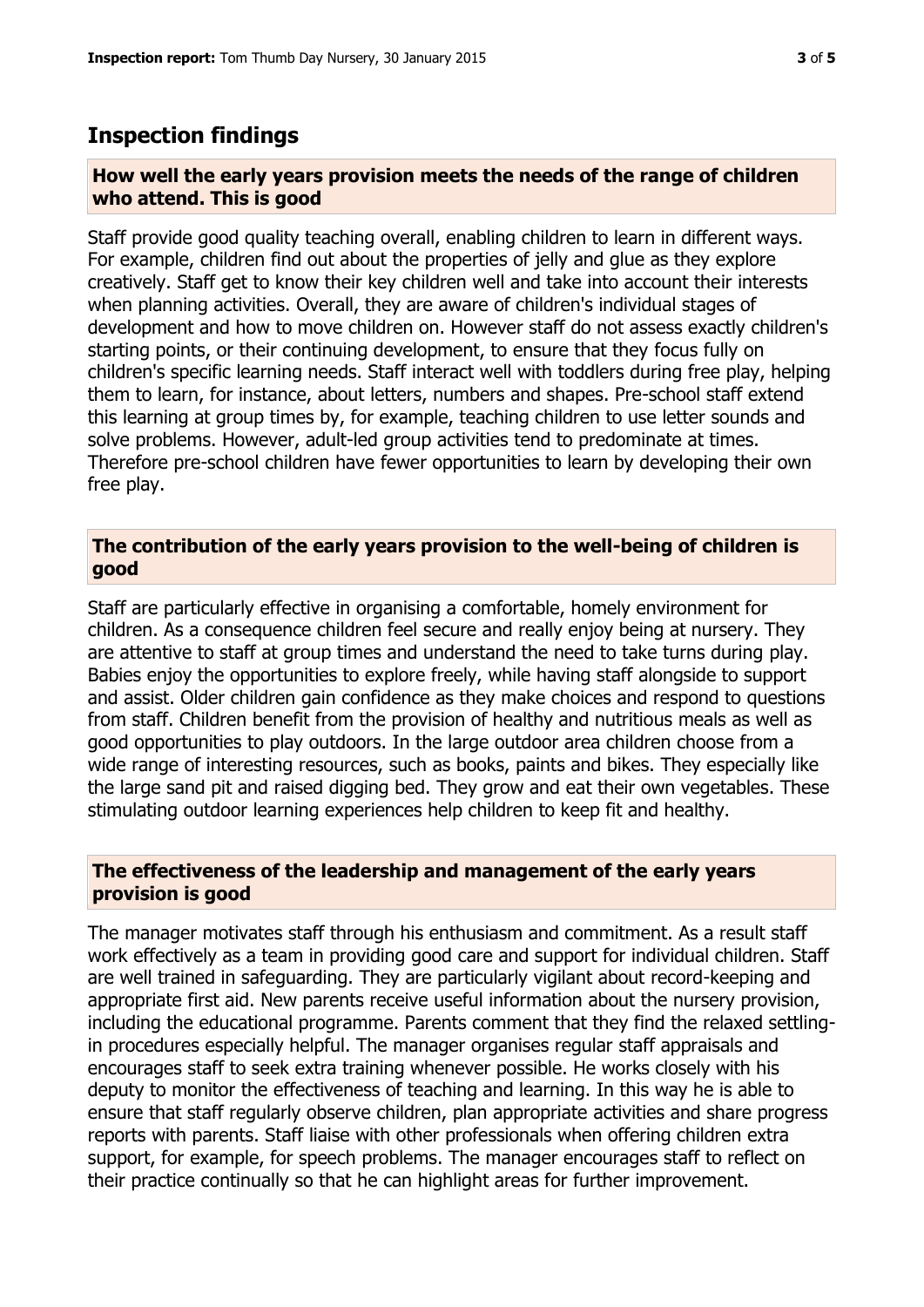## **Setting details**

| Unique reference number       | EY340450                   |
|-------------------------------|----------------------------|
| <b>Local authority</b>        | <b>Waltham Forest</b>      |
| <b>Inspection number</b>      | 828368                     |
| <b>Type of provision</b>      | Full-time provision        |
| <b>Registration category</b>  | Childcare - Non-Domestic   |
| Age range of children         | $0 - 8$                    |
| <b>Total number of places</b> | 44                         |
| Number of children on roll    | 45                         |
| <b>Name of provider</b>       | Little Angels (London) Ltd |
| Date of previous inspection   | 28 June 2012               |
| <b>Telephone number</b>       | 02085 201 329              |

Tom Thumb Nursery registered in 2008. The nursery is registered on the Early Years Register and the compulsory and voluntary parts of the Childcare Register. The nursery is owned by Little Angels London Ltd and operates from a purpose-built building in Walthamstow in the London Borough of Waltham Forest. The nursery is open every weekday from 8am to 6pm for 49 weeks of the year. The nursery receives funding for the provision of free early years education to children aged three and four years. The nursery employs ten members of staff, most of whom hold relevant early years qualifications.

This inspection was carried out by Ofsted under sections 49 and 50 of the Childcare Act 2006 on the quality and standards of provision that is registered on the Early Years Register. The registered person must ensure that this provision complies with the statutory framework for children's learning, development and care, known as the Early Years Foundation Stage.

Any complaints about the inspection or the report should be made following the procedures set out in the guidance 'Complaints procedure: raising concerns and making complaints about Ofsted', which is available from Ofsted's website: www.gov.uk/government/organisations/ofsted. If you would like Ofsted to send you a copy of the guidance, please telephone 0300 123 4234, or email enquiries@ofsted.gov.uk.